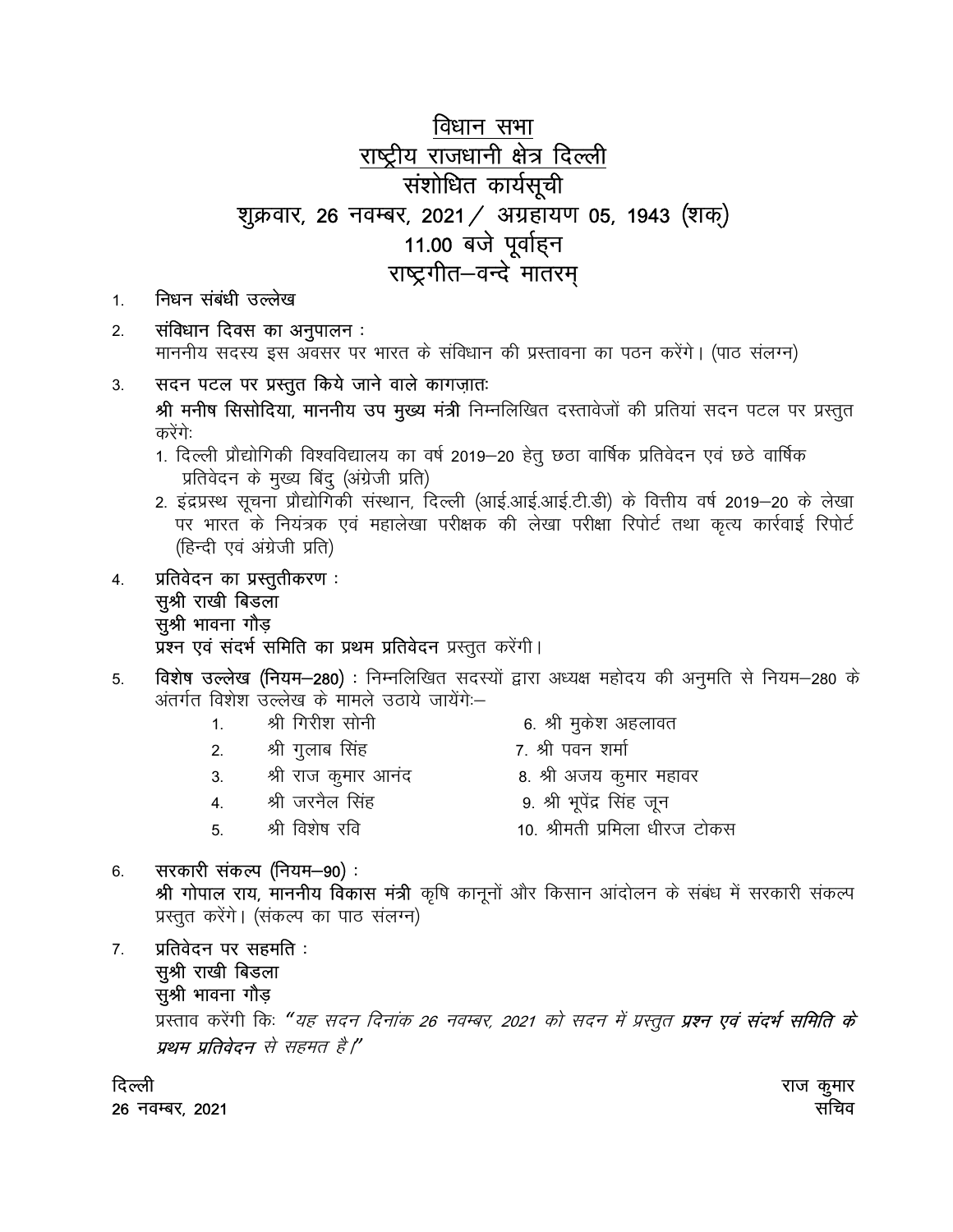# संविधान की उद्देशिका

हम भारत के लोग.

भारत को एक सम्पूर्ण प्रभुत्व-सम्पन्न समाजवादी पंथ निरपेक्ष लोकतंत्रात्मक गणराज्य बनाने के लिए.

तथा उसके समस्त नागरिकों को :

सामाजिक, आर्थिक और राजनैतिक न्याय,

विचार. अभिव्यक्ति. विश्वास. धर्म और उपासना की स्वतंत्रता,

प्रतिष्ठा और अवसर की समता प्राप्त कराने के लिए

तथा उन सबमें व्यक्ति की गरिमा और

राष्ट्र की एकता और अखंडता सुनिश्चित करने वाली बंधुता बढ़ाने के लिए

दृढ़ संकल्प होकर अपनी इस संविधान सभा में

आज तारीख 26 नवम्बर, 1949 ईस्वी (मार्गशीर्ष शुक्ला सप्तमी, संवत् दो हजार छह विक्रमी) को एतद्द्वारा इस संविधान को अंगीकृत,अधिनियमित और आत्मार्पित करते हैं।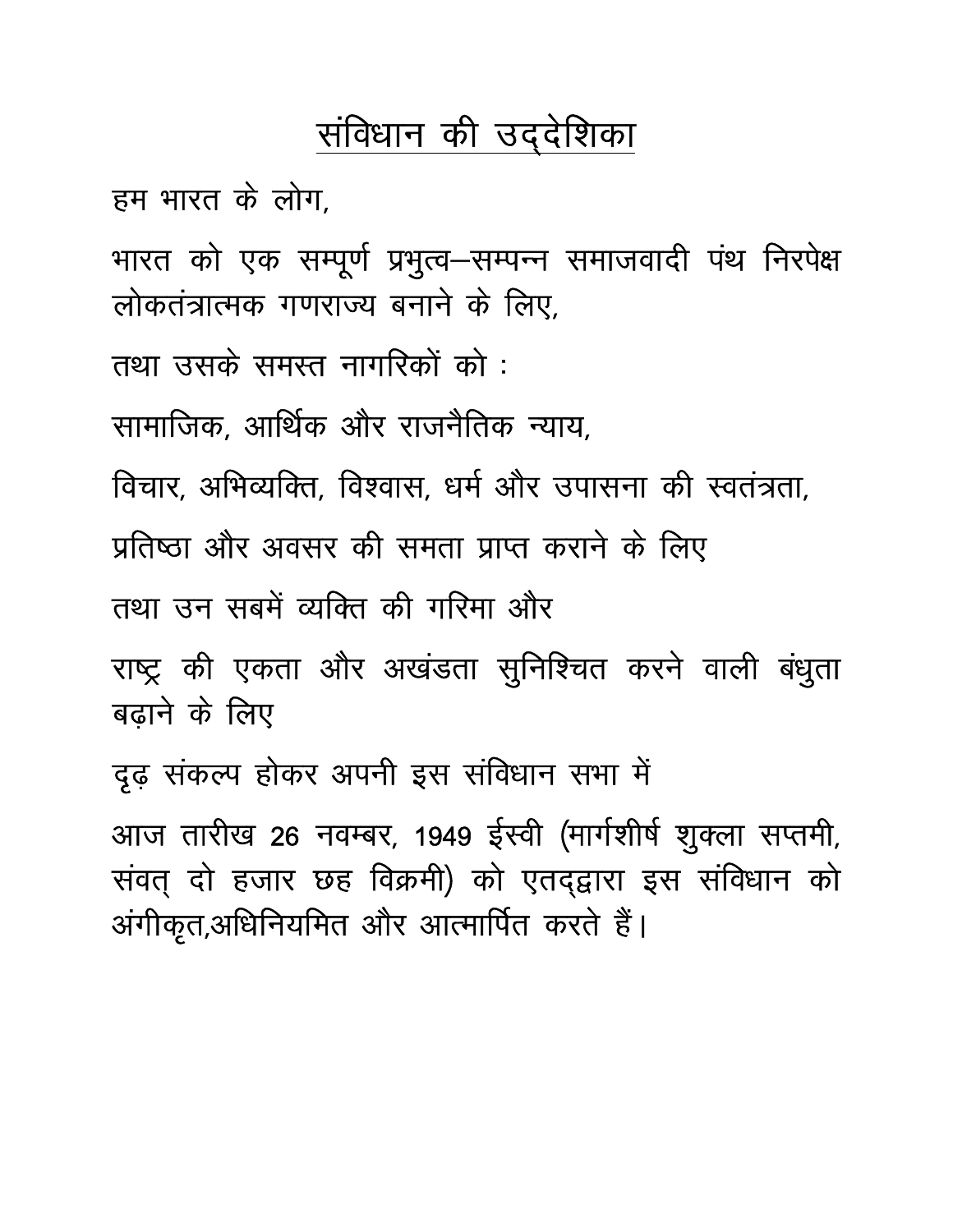### सरकारी संकल्प (नियम-90)

राश्ट्रीय राजधानी क्षेत्र दिल्ली की विधान सभा 26 नवम्बर, 2021 की अपनी बैठक में संकल्प करती है कि.

केन्द्र सरकार द्वारा पारित तीनों केंद्रीय कृषि कानून किसानों तथा आम जनता के हितों के विरूद्ध थे और इनको मुट्ठी भर व्यापारिक घरानों को लाभ पहुंचाने के लिए लागू किया गया था,

यह सदन उन राजनीतिक दलों की निंदा करता है, जिन्होंने उन किसानों को आतंकवादी और राष्ट्र विरोधी कहकर गलत तरीके से बदनाम करने की साजिश की, जो अपने अधिकारों के लिए खड़े हुए और जिन्होंने अहिंसक तरीके से केंद्र सरकार के कानूनों का विरोध किया,

यह देश 700 से भी अधिक किसानों के सर्वोच्च बलिदान को कभी नहीं भूल सकता, जिन्होंने इन कृषि कानूनों का विरोध करते हुए अपनी जान गंवाई और यह सदन उन किसानों के प्रति अपनी हार्दिक कृतज्ञता और सम्मानपूर्वक श्रद्धांजलि अर्पित करता है,

यह सदन उन सभी किसानों के निकटतम संबंधी को सम्मानजनक मुआवजा देने की मांग करता है, जिन्होंने अपने अधिकारों के लिए लड़ते हुए अपनी जान गंवाई,

यह सदन इन कृषि कानूनों को वापस लेने की घोषणा का स्वागत करता है और केंद्र सरकार से इन्हें जल्द से जल्द वापस लेने का आहवान करता है,

यह सदन किसानों की न्यूनतम समर्थन मूल्य की वैधानिक गारंटी की जायज मांग के साथ खड़ा है, जैसा कि भाजपा ने अपने घोषणा पत्र में वायदा किया था.

यह सदन विभिन्न राज्यों में शांतिपूर्ण विरोध प्रदर्शन के दौरान निर्दोष किसानों के विरूद्ध दर्ज आपराधिक मामलों को तत्काल वापिस लेने की मांग करता है. और

यह सदन लखीमपुर घटना में निर्दोष किसानों की दिन-दहाड़े हत्या में केंद्रीय गृह राज्य मंत्री श्री अजय कूमार मिश्रा की भूमिका के कारण उनके निलंबन और गिरफ्तारी की भी मांग करता है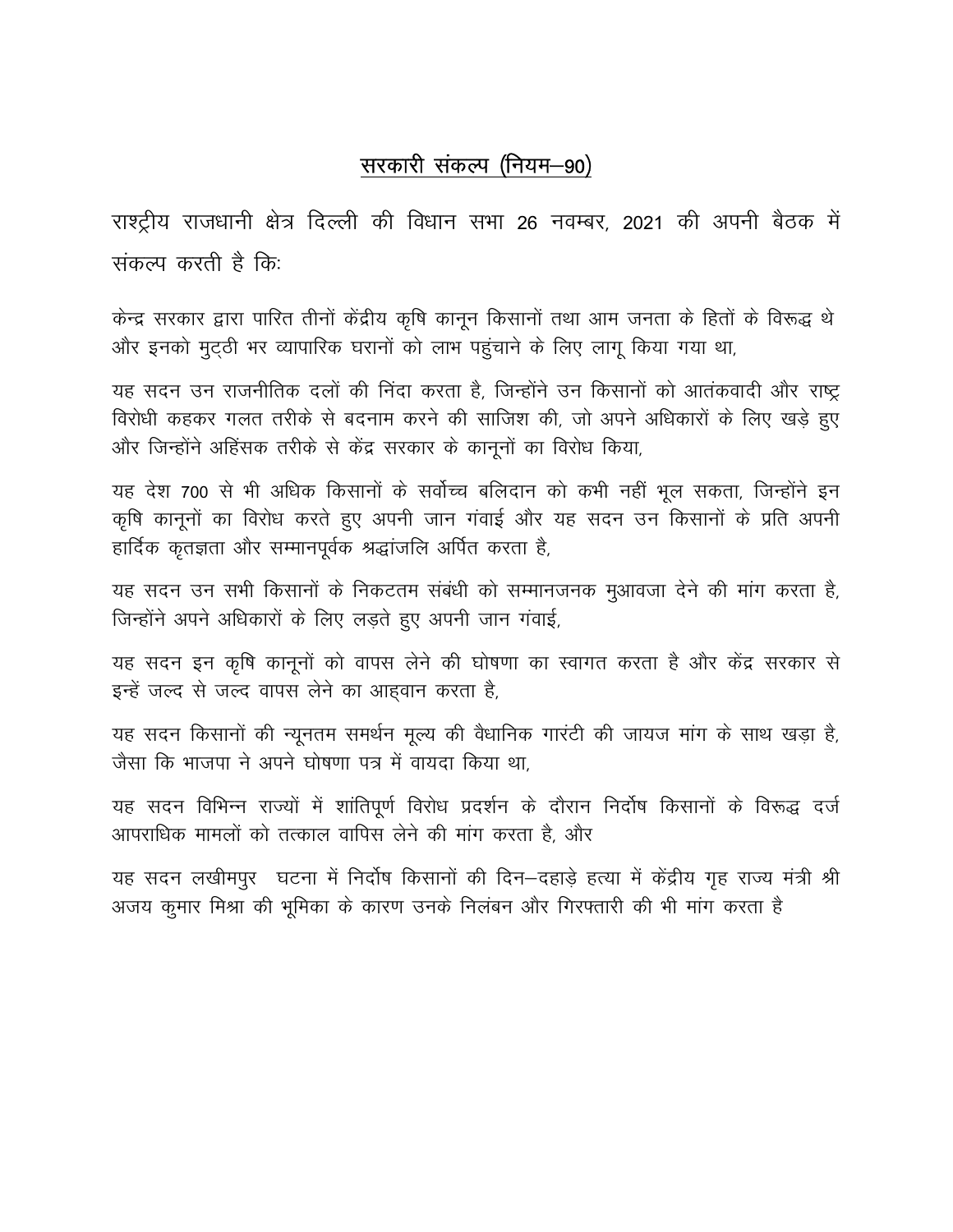#### LEGISLATIVE ASSEMBLY NATIONAL CAPITAL TERRITORY OF DELHI

#### REVISED LIST OF BUSINESS

#### Friday, 26 November 2021 / 05 Agrahayana 1943 (Saka) 11.00 AM

#### NATIONAL SONG-VANDE MATARAM

#### 1. Obituary References

2. Observance of Constitution Day : Members to read out the Preamble of the Constitution (Text attached).

#### 3. Papers to be laid on the Table:

Shri Manish Sisodia, Hon'ble Deputy Chief Minister to lay copies of the following on the Table of the House:

- 1. 6<sup>th</sup> Annual Report of Delhi Technological University for the year 2019-20 alongwith Highlights of  $6<sup>th</sup>$  Annual Report (English Version)
- 2. CAG Audit Report on the Annual Accounts of the Indraprastha Institute of Information Technology Delhi (IIITD) for the Financial Year 2019-20 along with Action Taken Report (Hindi and English Version).
- 4. Presentation of Report : Ms. Rakhi Birla

#### Ms. Bhavna Gaur

to present the First Report of Questions and Reference Committee.

#### 5. Special Mention (Rule-280) :

The following Members to raise matters under Rule-280 with the permission of the Chair :

- 1. Shri Girish Soni
- 2. Shri Gulab Singh
- 3. Shri Raaj Kumar Anand
- 4. Shri Jarnail Singh
- 5. Shri Vishesh Ravi
- 6. Shri Mukesh Ahlawat
- 7. Shri Pawan Sharma
- 8. Shri Ajay Kumar Mahawar
- 9. Shri Bhupinder Singh Joon
- 10. Shri Pramila Dhiraj Tokas

#### 6. Government Resolution (Rule-90) :

Shri Gopal Rai, Hon'ble Minister of Development to move a Government Resolution on Farm Laws and Farmers agitation (Text of Resolution attached).

7. Adoption of Report : Ms. Rakhi Birla Ms. Bhavna Gaur

to move that "This House agrees with the First Report of the Questions and Reference **Committee** presented to the House on  $26<sup>th</sup>$  November 2021".

Delhi 26 November 2021 Raj Kumar **Secretary**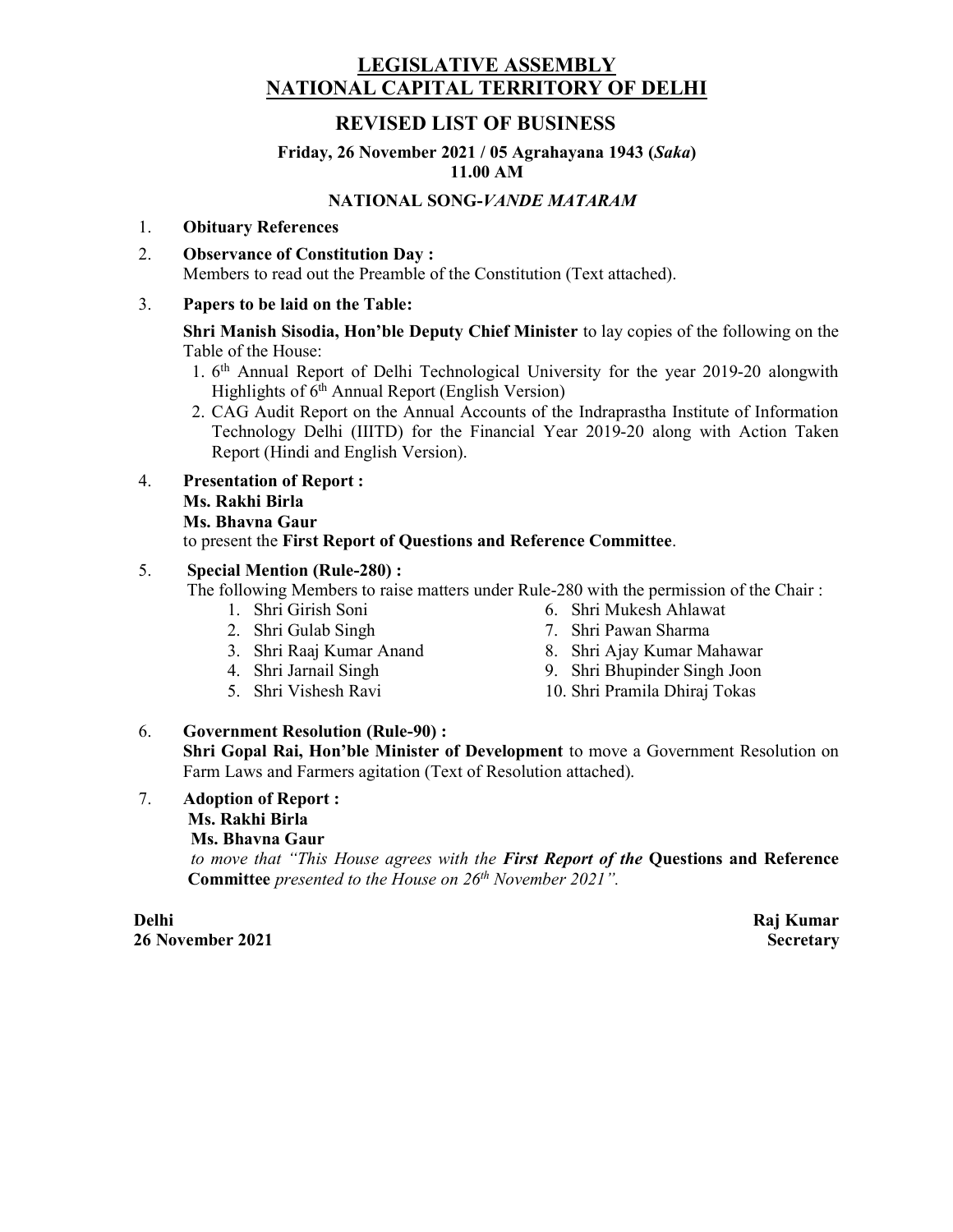# PREAMBLE OF THE CONSTITUTION

# WE, THE PEOPLE OF INDIA, having solemnly resolved to constitute India into a SOVEREIGN SOCIALIST SECULAR DEMOCRATIC

REPUBLIC and to secure to all its citizens:

JUSTICE, social, economic and political;

LIBERTY of thought, expression, belief, faith and worship;

EQUALITY of status and of opportunity; and to promote among them all

FRATERNITY assuring the dignity of the individual and the unity and integrity of the Nation;

IN OUR CONSTITUENT ASSEMBLY this twenty-sixth day of November, 1949, DO HEREBY ADOPT, ENACT AND GIVE TO OURSELVES THIS CONSTITUTION.